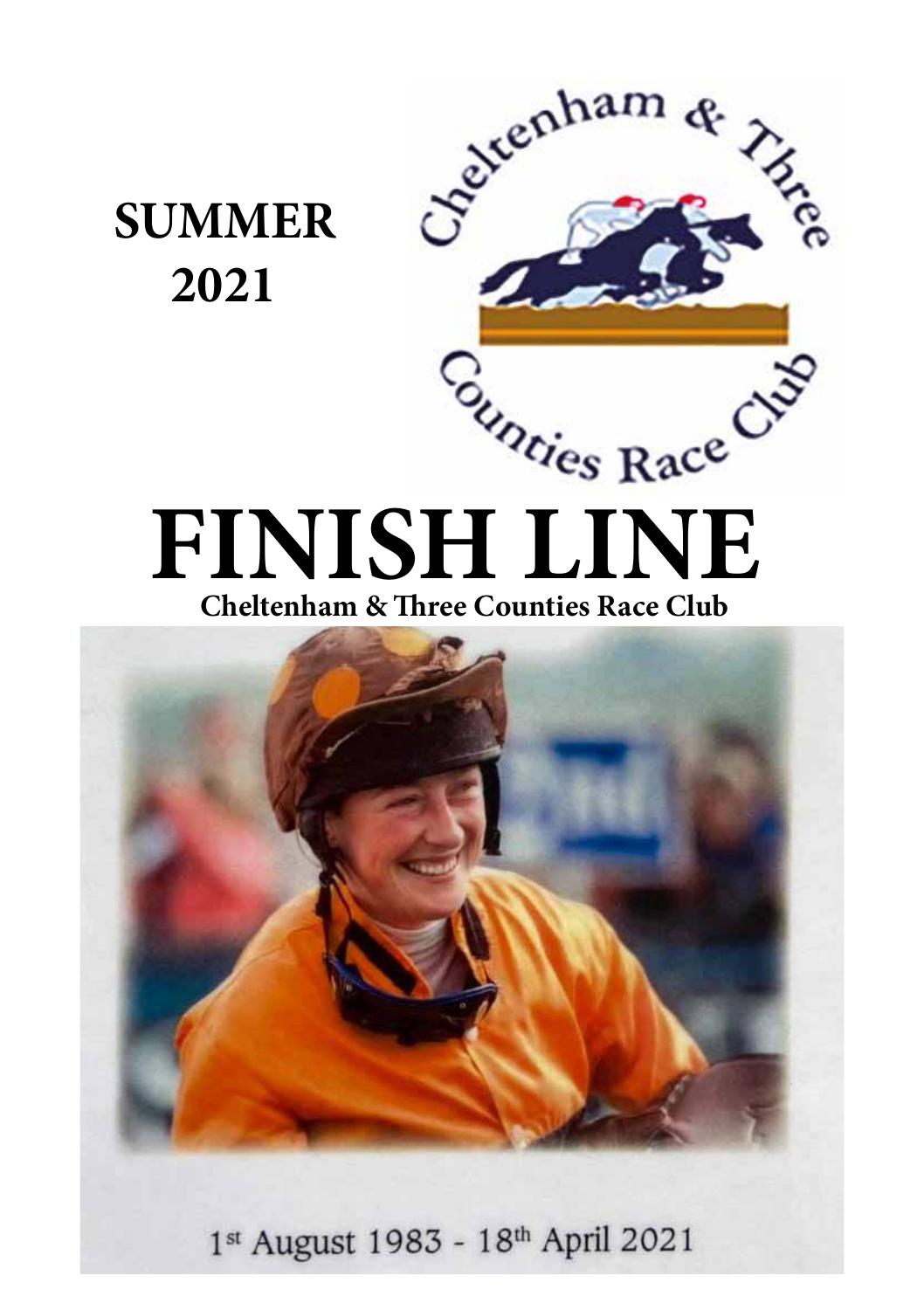Please find below the FINAL TOP 20 confirmed CTCRC 2020-2021 Tipster Competition Result.

|                          |     | RANK Name APRIL 2021 MONTH MAY FINAL CUM'VE |
|--------------------------|-----|---------------------------------------------|
| 1 KEITH APPLETON E       | 94  | 567                                         |
| 2 KEITH APPLETON B       | 140 | 566                                         |
| 3 IAN ATKINSON A         | 146 | 541                                         |
| 4 KEN WATKINS C 86       |     | 541                                         |
| 5 TERRY POULSON B 95     |     | 536                                         |
| 6 JIM CLARK A            | 96  | 534                                         |
| 7 KEITH APPLETON A 108   |     | 519                                         |
| 8 KEN WATKINS D 86       |     | 496                                         |
| 9 TERRY POULSON C 115    |     | 488                                         |
| 10 DAVE ABBATT A 96      |     | 487                                         |
| 11 PETER BATT A 126      |     | 487                                         |
| 12 KEN WATKINS H 96      |     | 486                                         |
| 13 MIKE TROMANS D 90     |     | 483                                         |
| 14 ALAN WELLSTEED G 100  |     | 481                                         |
| <b>15 HUGH EDWARDS C</b> | 132 | 479                                         |
| 16 GRENVILLE DAVIES H    | 140 | 476                                         |
| 17 NEIL JAKES A          | 126 | 474                                         |
| 18 ALAN WELLSTEED L 70   |     | 470                                         |
| 19 IAN BLICK C<br>78     |     | 469                                         |
| 20 JOHN ALDRIDGE B 115   |     | 463                                         |

Prize money, covering the top 6 places will be sent to the winners as soon as The Treasurer situation is sorted.

The outcome of the Competition is particularly poignant, since the Winner and Runner-up, Club member Keith Appleton, passed away earlier this year. It is so sad that Keith has not been able to celebrate his stunning performance which, whilst not unique, is only the second time this century that it has occurred.

Meanwhile the entire detail, covering all 333 entries, can be found by using the following link:

https://www.ctcrc.co.uk/tipsters\_2020\_2021.html

### TONY COLEMAN

# RICHARD DAVIS AWARD

For the Top Conditional Jockey riding at Cheltenham, Chepstow, Hereford, Ludlow, Stratford, Warwick and Worcester during the period 7th May 2020 – 24th April 2021

(Sponsored by the Cheltenham &Three Counties Race Club)

Scoring: a Winner 10 points, a Second 7 points, a Third 4 points, a Fourth 2 points.

### **Final Placings for the 2020 – 2021 season**

| $1$ st          | <b>Bryan Carver</b>    | $168$ pt.                           |
|-----------------|------------------------|-------------------------------------|
| 2 <sub>nd</sub> | <b>Ben Jones</b>       | 167 pts                             |
| 3 <sup>rd</sup> | <b>Max Kendrick</b>    | $146$ pts                           |
| 4 <sup>th</sup> | <b>Richard Patrick</b> | 133 pts<br>unties Race <sup>C</sup> |
| 5 <sup>th</sup> | <b>Jack Tudor</b>      | $112$ pts                           |

Richard Davis was a talented jump jockey tragically killed in a fall over fences in 1996. This award is named in his memory.

### *Lorna Brooke 1.8.1983 - 18.4.2021*

*Those of you who ever met Lorna will know what a lovely bubbly person she was. She always had a smile on her face except when concentrating on a ride. My memory will be quick chats at racecourses talking about her beloved horses who she gave wonderful second chances to race and especially on board Spock. It was aboard Spock that I last saw her ride at Ludlow in October last year and the usual tap on the shoulder to say Hi as she flew by to the parade ring and then a longer chat after the race and all with a smile.* 

*I was at Ludlow on 24th May where there was a marquee for her friends and family to meet and remember the good times.* 

*Our thoughts go out to her parents Sir Alistair and Lady Susan Brooke.*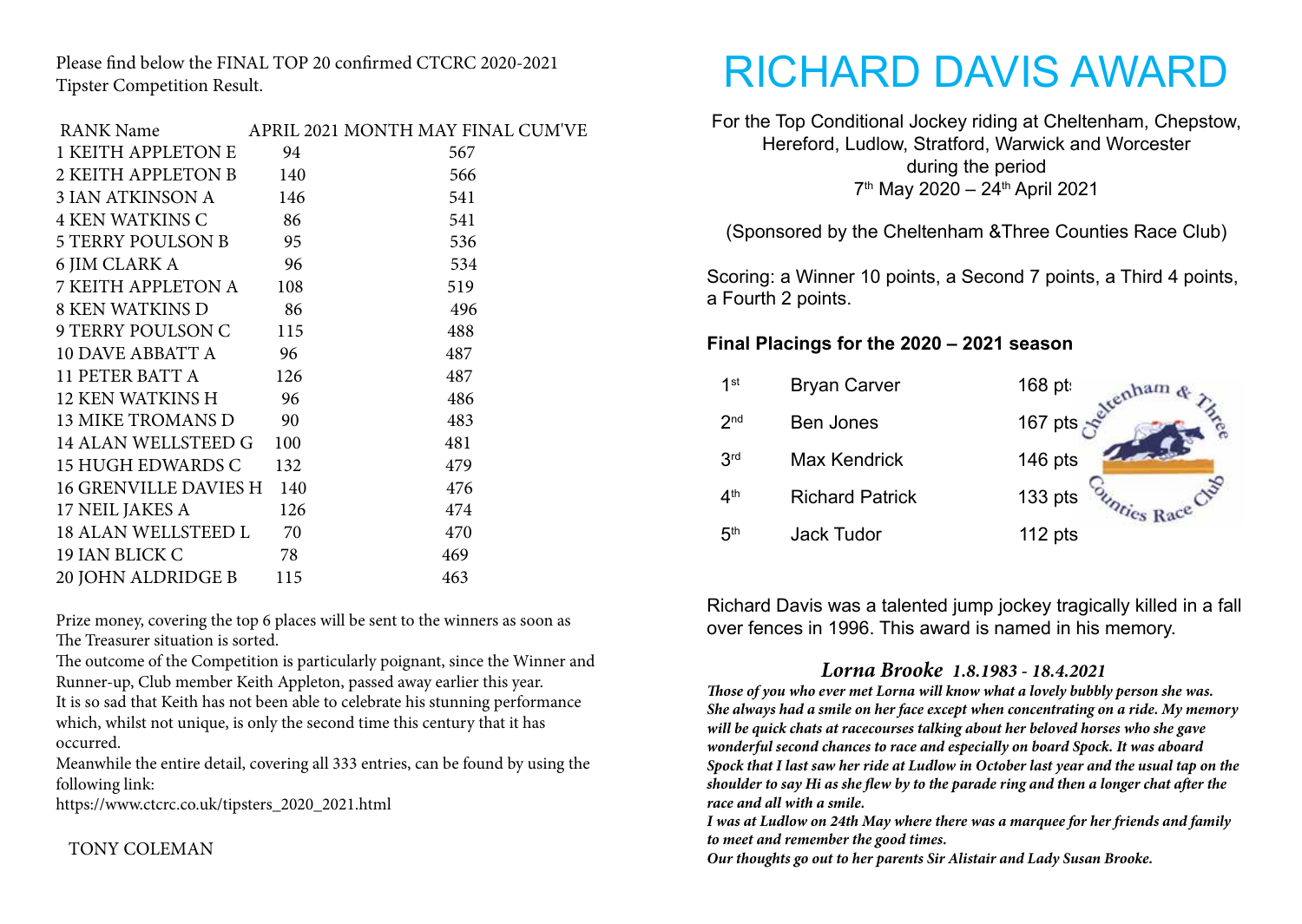# *John Hales Article*

The Cheltenham Festival was disappointing for my family because of the incident that prevented Politologue defending his crown. We now believe we know what happened. Politologue now knows all the procedures before the race and he does get excited when he is collected from the stables and led to the pre parade ring. He obviously knocked his head in the stable but the bleed from the nose was not apparent until he arrived at the pre parade ring. It was only 14 minutes to the start of the race and there was not sufficient time to scope him. The Vets could not be sure that the problem was a burst blood vessel in which case he may already have blood in his lungs. The horses welfare always comes first and we decided to withdraw him from the race. Approx 1 hour later the scope proved negative and he had not burst a blood vessel. Only a knock on the nose was the cause. He could have raced without any problem but we did not know that and I believe the correct decision was taken. It was more frustrating watching a slowly run race and the red hot favourite did not get up the hill. I am fairly

confident that Politologue would have had a great chance to win the race. We will never know but congratulations to the winner. So onto Aintree where we had decided to run our promising younger horses to help them with their education. On the first day we were all involved in winning the first 3 races. Protektorat won the first showing he was back to his best with a superb exhibition of jumping and in the final stages his acceleration in pulling away from the rest of the field. This is a very good horse and we can look forward to the start of his chasing career. In the 2nd race we had another winner with Monmiral who is now unbeaten in 5 races. He was very impressive and Paul Nicholls thinks we should start off next season in hurdles and see if he has the pace to compete and leave chasing until the following year when he will be 5 going on 6. This may be very good advice. Both Protektorat and Monmiral are owned by myself, Lisa my daughter, Sir Alex Ferguson and Ged Mason. In the 3rd race Clan des Obeaux won and this horse is also owned by Sir Alex and Ged. They thought Christmas had come early and Sir Alex said it was his greatest racing day. To win 3 on the trot is an achievement but when they are all grade 1 races then that is some achievement. Congratulations to Paul Nicholls

(Monmiral and Clan Des Obeaux) and Dan Skelton with Protektorat.

The following day my luck was out again with Politologue in the Melling Chase. He was never travelling well and Harry Cobden said he was not his usual self. We checked him out after the race and it was confirmed that he had bled. So thank you to Harry for looking after him. Even so he still finished fourth and took his winnings to over £1 million. We have discussed his future and Paul points out that he loves his racing and we will continue for next season in the Tingle Creek and if he remains competitive we will go to the Festival in 2022 when he will be 11 years old and hopefully that is where he will be retired. He has been a great horse to own and without doubt from the start to now he has been our best ever jumper. We are now hoping Harry Skelton can win the jockeys championship and we are going to give him our full support to enable him to win the jockeys title. Harry is a great lad and there is no doubt he is "a chip off the old block" in terms of his determing and aggressive style of riding. He was a great partner for Politologue in winning the champion Chase and the Tingle Creek. His father Nick will be a very proud man if Harry wins the jockeys title. Nick is back from

the USA but could not go to Aintree because he is having to quarantine but I am sure he was watching on TV.. a big thank you to Cheltenham and Aintree for putting on two great festivals in very difficult conditions. As owners we are very appreciative of the effort that was made.

I am now looking forward to Sandown when I hope Harry Skelton will become champion jockey.

Update: Harry Skelton won the jockeys championship and the appropriate party is being organised to celebrate his achievement and I am sure it will be a great night.

We are now shopping in preparation for next season and we hope to add one or more horses .as they say "watch this space"

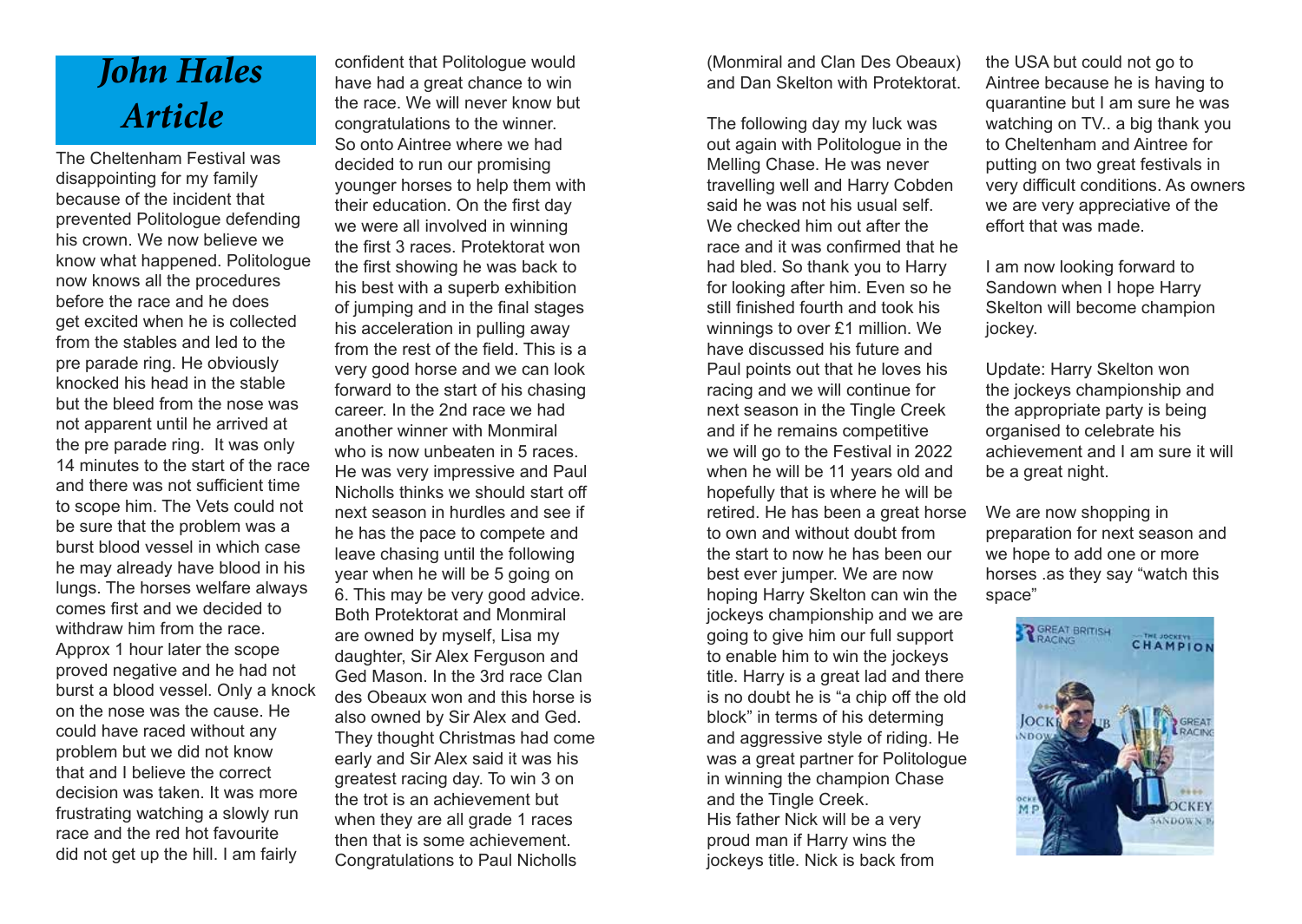# *David Massey Article*

We have once again come to the end of the season, one of the strangest seasons in living memory. I remember when foot and mouth disease cancelled the 2001 Cheltenham Festival and thinking that was the weirdest of times, having never come across the disease before that, but what we have all gone through over the past 12 months has been something else.

Thankfully Cheltenham went ahead this year, albeit without spectators, and with very few media in attendance. For the first time in years I was not able to go, with slots for the media limited to the bare minimum, so I found myself at the likes of Southwell and Fakenham instead. That's not what I'd normally expect Cheltenham week, but I'm eternally grateful that, through the winter, I've been able to attend anywhere at all. One of the lucky ones.

The silence, for me, is going to be one of the things I remember most about racing during lockdown. Racecourses have been eerily quiet. As a young lad, my second

ever long-term girlfriend (the lovely Jenny) knew a few folk that worked at Alton Towers, back in the day when they had a circus as one of their main attractions. (Yes, that long ago.) Part of the circus was a parrot show, with scores of talking parrots, and it was the people that owned the parrots that she knew well.

As such, we were able to visit the Towers after it had closed each night in the summer, to go and visit them, and this we did a few times. I remember those walks around the place with nobody there like they were yesterday, the total silence of somewhere that should be bustling with people, and it has been very much like that on the courses this year. Walk down to the rail and you can make out what the jockeys are chatting about as they go past. "How's yours going?" "Not going a yard".

The encouragement given to some of them after the last has been funny to listen to, almost hilarious at times. You perhaps hear things you shouldn't do as well, but that's another story.....

It has been great to see the reintroduction of owners on course, because without them the game would not keep going. I hope now that owners are back that courses will recognise this

fact and finally start being more flexible regarding syndicates and the number of badges each horse can have, often a great source of frustration. I realise that can't be the case at present but when we get back to normality, whenever that may be, they need to realise that racing syndicates are going to continue to grow over the coming years and may well be the future of our sport. There's no better way to get someone introduced to racing than via a syndicate, by giving people the thrill of ownership for a fraction of the cost, and hopefully they will stay with racing and continue to invest.

Spectators, in small amounts, are now being allowed back onto racecourses as well, and I have to say it has been a joy to see old friends I haven't spoken to in over a year at Southwell and Nottingham last week. It really does feel like a party atmosphere. Again, though, I would ask courses to remember these people, who have been starved of live action at the track for some time, are there as supporters of our great sport and not cash-cows to be milked at every opportunity. I fully realise courses have a deficit to make up but all will have a long-term plan and we know that plenty have been able to keep going via the media rights payments. Let us not now throw

the baby out with the bathwater, and make patrons, missing for so long, welcome again.

Okay, enough ranting, how about some racing action? The highlight of the season for me was Rachael Blackmore's superb tactical riding throughout the Cheltenham Festival. The best jockeys make the least amount of mistakes, and Rachael just didn't make mistakes. She had her mounts in the right places at the right times, knew when to kick, knew when to hold, and by the end of the week I found myself just clapping home every winning ride she had, whether I'd tipped it or not! An absolute joy to watch, and I'm already looking forward to another masterclass next year.

Because, whether we, this side of the Irish Sea like it or not, the Irish domination of the Festival looks set to continue. Cleverer men and women than I have already discussed why that was, and what the British racing system needs to do to try and wrestle the advantage back, but it is the Irish that hold the whip hand at present, with Irish-bred runners staying at home far more than perhaps was ever the case. It will be interesting to see what the BHA can come up with as a longterm plan to try and stem the tide.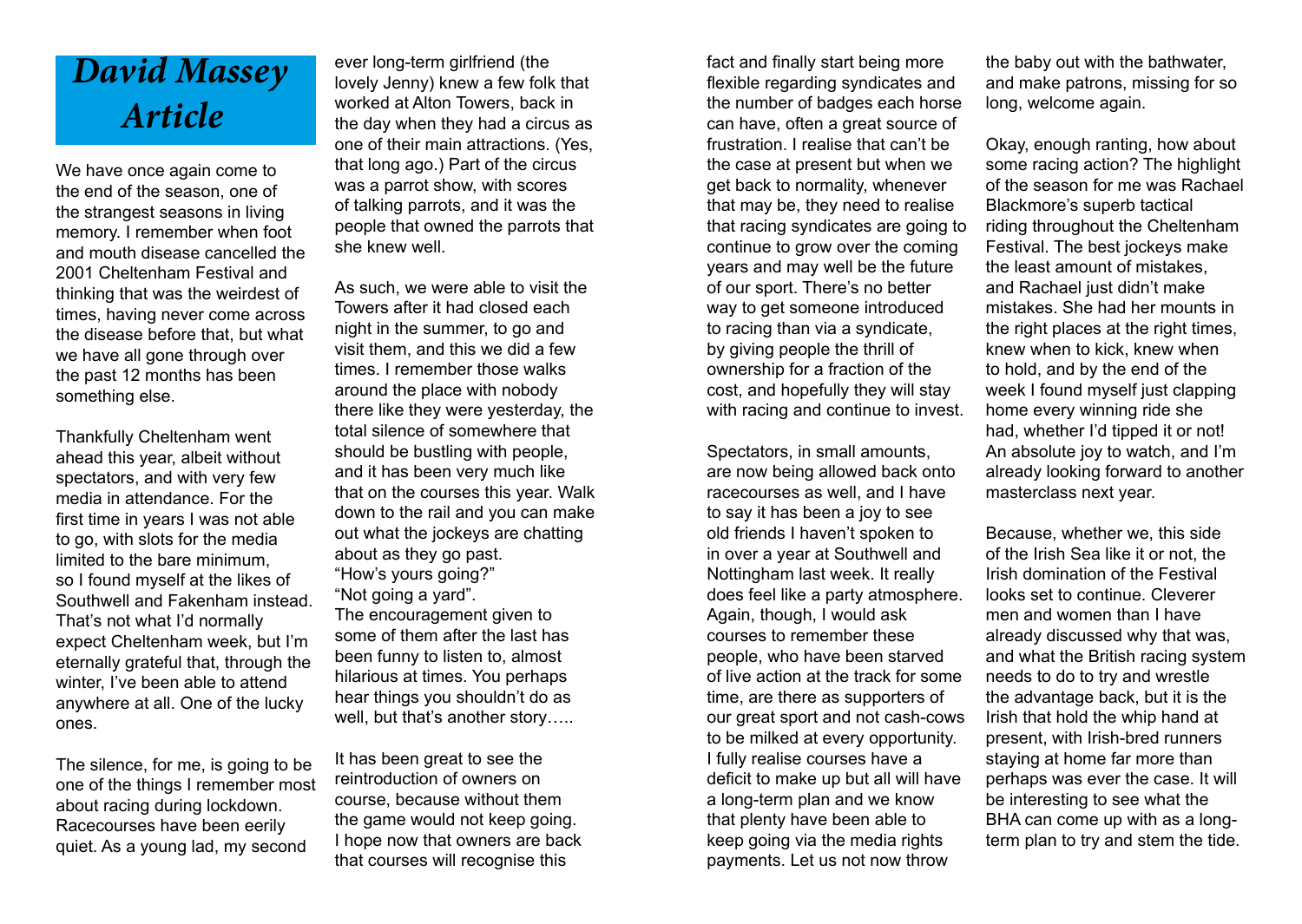The Grand National was the Blackmore Show once more, with Minella Times getting the better of Balko Des Flos by 6½l. Even here the Irish ruled the roost, with Blaklion, for the Skeltons, the only British trained runner in the Top 10. It isn't hard to see a pattern developing.

Speaking of the Skeltons, it has been something of a breakthrough season for them, with Harry becoming champion jockey after the yard threw the kitchen sink at the Championship in the last six weeks to get him over the line after a close fight with Brian Hughes. Brian has set off like a scolded cat this season and clearly wants the title back, so expect another epic tussle until the bitter end this season too! I'm looking forward to the continued progression of both Kevin Brogan and Brendan Powell this season too, both are riding well and having winners.

As far as trainers go, it's been great to see Alex Hales do so well, a yard I have a lot of time for, and Stuart Edmunds, another trainer that clearly knows the time of day, fire in two winners at the Aintree Festival. Others worth more than a passing mention the excellent Laura Morgan, who continues to progress, and she

has some excellent prospects for this season, Fergal O'Brien, who goes from strength to strength, and I have to give Sue Smith a mention after having a wonderful Cheltenham winner with Vintage Clouds, who after so many terrific attempts in the Ultima got his reward this time around. Not a dry eye in the Massey household, let me tell you.

I will finish this piece by saying my own farewell to Lorna Brooke. It was a joy last winter watching her sympathetically try to get that old monkey Yourholidayisover to put his head in front, and it is testament to her riding ability that she almost achieved it twice before Holiday, as Holiday does, declined the invitation late in the race. A life taken all too soon. RIP Lorna.

I look forward to catching up with many of you over the coming months. Stop me and say hello, and I mean that, whenever and whenever you see me. Stay safe, go racing, and let's all start enjoying life again.

David.

## *Meandering Down Memory Lane An Interview with Owners*

*Geoff and Donna Keeys*

'So many of the memories we've got and the stories we can tell are due to racing,' say owners Geoff and Donna Keeys.

They discovered racing by accident via their daughter's interest in ponies. 'We went racing as a family,' remembers Donna Keeys, who has been involved in ownership alongside her husband Geoff for over twenty-five years. 'The children enjoyed going too. Geoff recollects, one day, watching Desert Orchid, standing next to and talking to a gentleman who transpired to be the great grey's owner. 'As members of the public,' he says, 'it felt as though we were part of something bigger.'

The afternoons out developed into Geoff and Donna craving for a bigger part of this sport. Starting off in racing clubs and syndicates, the couple have been owners for over twenty-five years. Not many people have been so closely involved in all angles of racehorse ownership. A one-off breeding experience, buying youngsters for which 'the naming process is always fun and interesting', hurdlers and chasers to point-topointers.

One of their first horses, Wisley Wonder, was a quirky character who always started but took to refusing at the last fence, but still won five races. The first horse they owned on their own, Gentle Rivage, ran in their colours from a bumper at four up to becoming a good 'pointer in his twilight years, ending his career at seventeen. In fact, ex-jockey Willie Twiston-Davies rode Gentle Rivage in the Andoversford's Hunt Members' Race when Willie was 16 and the horse was 17, finishing second. 'A number of current professionals once rode him 'pointing and I've followed the careers of these successful jockeys all the way,' chuckles Geoff. They shared a third at the Festival in 2000, Gentle Rivage, who also won five under Rules and four between the flags.



One of their more recent horses, Perfect Candidate, was bought as a five-year-old at the end of a twoday trip round Northern Ireland organised by Fergal O'Brien at the start of his training career. He was trained by Fergal O'Brien right up to his retirement at 14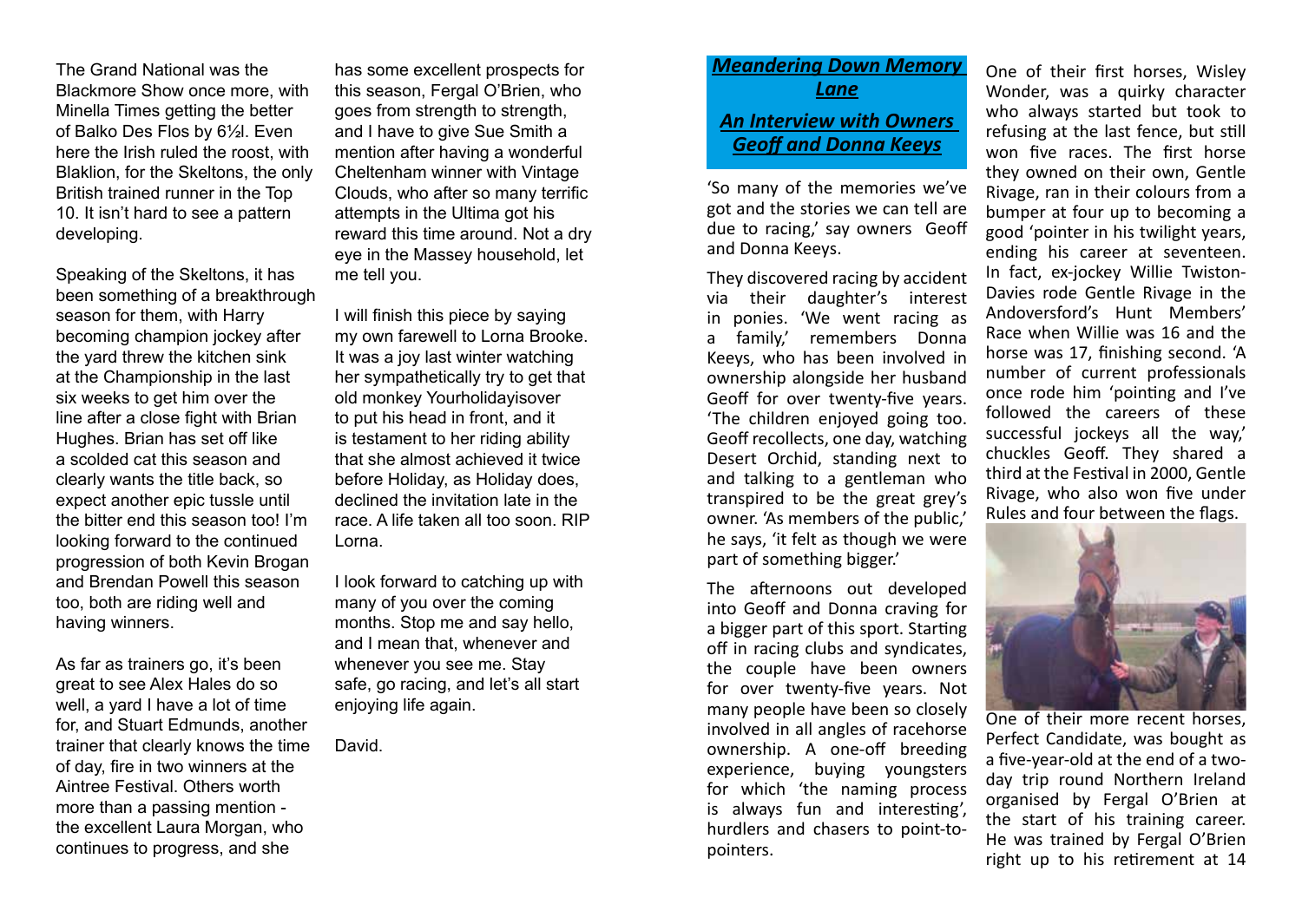at the end of last season, having won out of all three yards at which Fergal has trained. Over the years they have shared many winners and many good times alongside lots of runners. One of those was called Randolph O'Brien, who I actually looked after for much of his racing life when I worked for Nigel Twiston-Davies. There has been laughter and celebrations along the way  $-$  the highs and lows of racehorse ownership but the highs are most poignantly remembered. Perfect Candidate, always shortened to PC, won nine races, including three at Cheltenham and ran in two Grand Nationals. Geoff and Donna are particularly keen to ensure their horses have a good life at the end of their racing careers and are very grateful for the support they get from all the people involved in racing in achieving that.

Geoff and Donna both spent the early parts of their lives living and working in a variety of different places both in the UK and abroad before settling over twenty years ago in Ford, Gloucestershire, a pebble toss from the famous racing pub, the Plough Inn.

#### **How did you get into racehorse ownership?**

We were involved with our daughter Georgia's horse and a lot of the other people in the livery yard were involved with racing. We

were persuaded to go to Sandown for a day out one Saturday – it started from there.

#### **What was the first racehorse you owned?**

We bought shares in White Horse Racing, a racing club who had horses with David Elsworth at the time of Desert Orchid. That was the gradual start that led into joining syndicates. The first of those was formed by a group at a new golf club called Wisley in Surrey, which had as members racing enthusiasts who included the owners of Young Hustler and Moorcroft Boy. During the early '90s, we owned Wisley Wonder, Wisley Warrior and Oh So Wisley with Nigel Twiston-Davies and Man Of Wisley with Nicky Henderson. Our first full ownership was in 1998 with Gentle Rivage, who was brilliant; ran more than thirty times and was nearly always in the money, including a third at the Festival.



**Which have been your past racehorses?**

We have been involved in over 20 if you count those in both shared and sole ownership. After Gentle Rivage, we bought a twoyear-old, naming him Randolph O'Brien for reasons we won't go into. We had so much fun with 'Randy' who won three chases and was placed numerous times. He made us appreciate a good jockey when, with instructions to lead, Timmy Murphy missed the break at Towcester but was in front by the time they were jumping the first. They won by over four lengths. Ballynabragget was another we owned as part of a group, while Priests Bridge, Nev Brown, Tullyraine, Arctic Gold, and homebred Fiorenza were all ones we owned on our own.



**Which trainers have you been with?**

David Elsworth with the racing club, Nicky Henderson with the Wisley Syndicate, Nigel Twiston-Davies as both a sole owner and syndicate member and Fergal O'Brien, both when he trained 'pointers and since under Rules.

**What is the best advice you were given?**

Maybe people gave us advice and we ignored them! We were told racing wouldn't make us money and they were right. We did have one syndicate member who left when he discovered the (gelded) horse we owned would not have any stud value at the end of his racing career!

#### **What was the inspiration behind the designs of your colours?**

After buying Gentle Rivage during the Cheltenham Festival and rushing there very late, we arrived to see French Holly whizzing past the winning post in the Royal & Sun Alliance and we loved the combination of the maroon and navy, so we simply added the epaulettes.



We own Perfect Candidate but ran him under the name 'ISL Recruitment' which had recently been started by our son Henry. The company chose those green and white colours to go with their logo.

**Please list the racehorses you own at the moment:**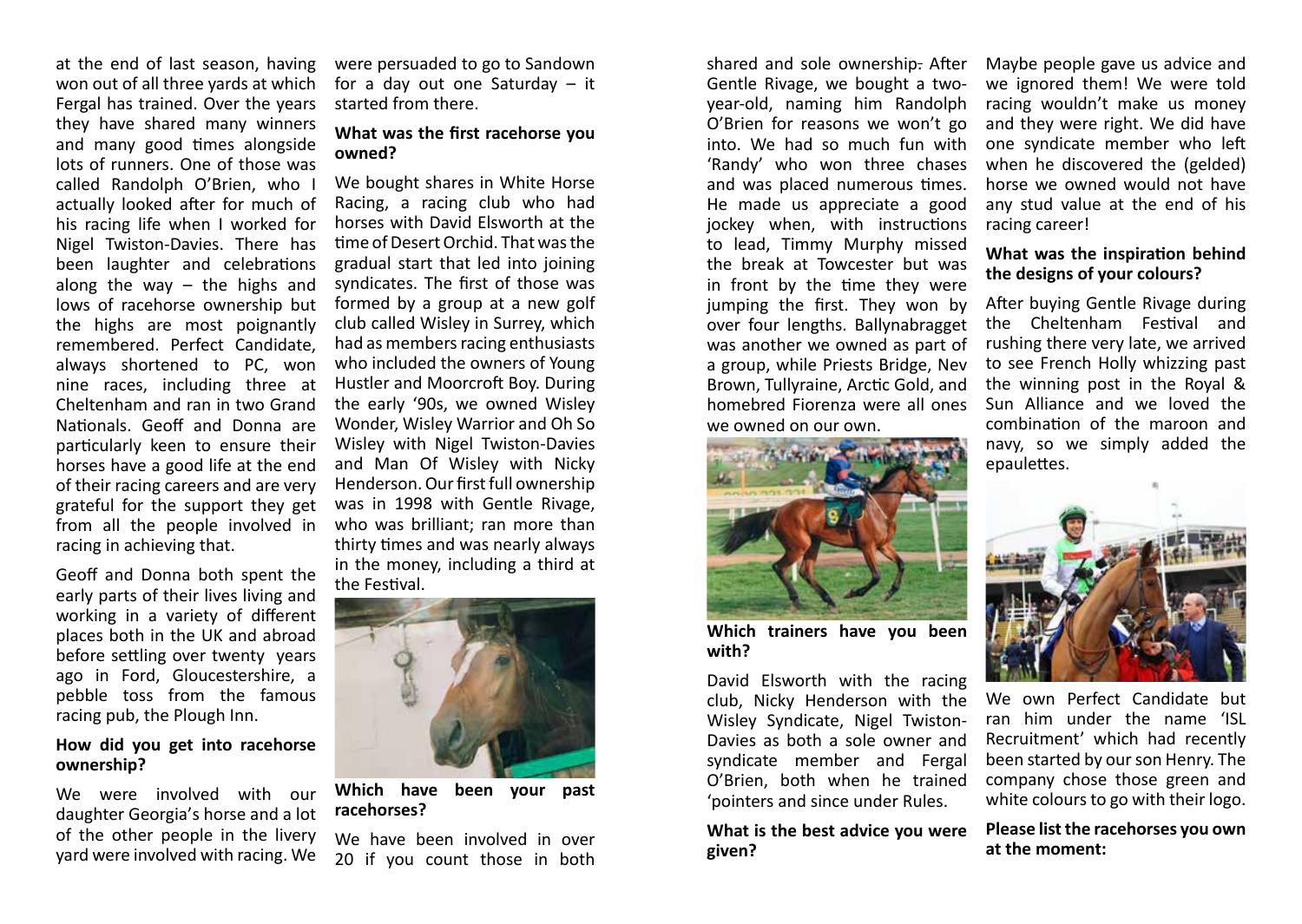We are still in the process of deciding what to do next following Perfect Candidate's retirement, but we are members of an FOB Racing Partnership that owns Manothepeople, who has yet to run under Rules as well as a couple of part shares in two youngsters that are currently in pre-training.



#### **What is your favourite racecourse?**

Cheltenham without any question with its history and how local it is, and Ludlow because of the beef dinner!

#### **What have been your favourite horses?**

Wouldn't like to choose - all of them have had their own characteristics and personalities**.**

#### **What is your favourite meeting?**

The April and October meetings at Cheltenham – it's quieter with no crowds.

#### **Which race would you most like to win that has so far evaded you?**

The Tinglecreek or Queen Mother Champion Chase – those top twomilers are the ultimate chasers.

#### **What is your most memorable day's racing?**

30th November 1994 when Wisley Wonder won his first race, a bumper, at Huntingdon - or when Perfect Candidate won on 19th November 2017 at Cheltenham. Geoff watched it from the owners' room at Uttoxeter, where he'd gone to be with another horse of ours, Mount Batur who was having his first run.

#### **What, generally, does racing excel at?**

Actually, going to a race meeting has become less and less important. Even more enjoyable is seeing the horses at home in training, watching them going up the gallops, chatting to the stable staff as well as talking with like-minded people about the many amusing and memorable situations in which we have found ourselves. We love going racing most when we can just bump into people we know.



#### **What aspects within racing could**  Geoff: Any London dry gin with a **be improved?**

There needs to be more space for owners at meetings. We don't ask for posh food or free food, just to be confident there will be a seat available when you want it. The owners' room is so often crammed and jammed and it's uncomfortable.

There are some notable exceptions. Cheltenham, Ludlow and Bangor all come to mind. At all three, you have to be careful to remember you have come to watch racing as it's so tempting just to sit in the warm owners' room all day enjoying the lovely food.

#### **What do you admire in racing?**

Everyone involved in this sport – the stable staff, the vets and the farriers, the trainers and other owners all contribute to the whole show. There are whole different groups of people whose company we enjoy.

#### **What is your most favourite holidays destination?**

There are two places we love to be: our home in Ford and Troon in Scotland.

#### **What is your favourite meal?**

Any meal from the Plough at Ford and anything from a restaurant called Lido in Troon**.**

**What is your favourite drink?**

distinctive flavour.

Donna: Passionfruit margaritas from Lido.

#### **Other hobbies/interests?**

Meeting up with the family, looking after the house and garden, most sports and running The Keeys Partnership, our business for the last 25 years. It helps organisations set and implement their overall strategy. At the moment, most are early-stage businesses in which we invest. We are also involved a charity called Water City Music, which inspires young musicians to perform at striking venues across the UK. Until Covid, the centrepiece of this had been large numbers of school children performing at the Tower of London during a week in June.

By Jo O'Neill

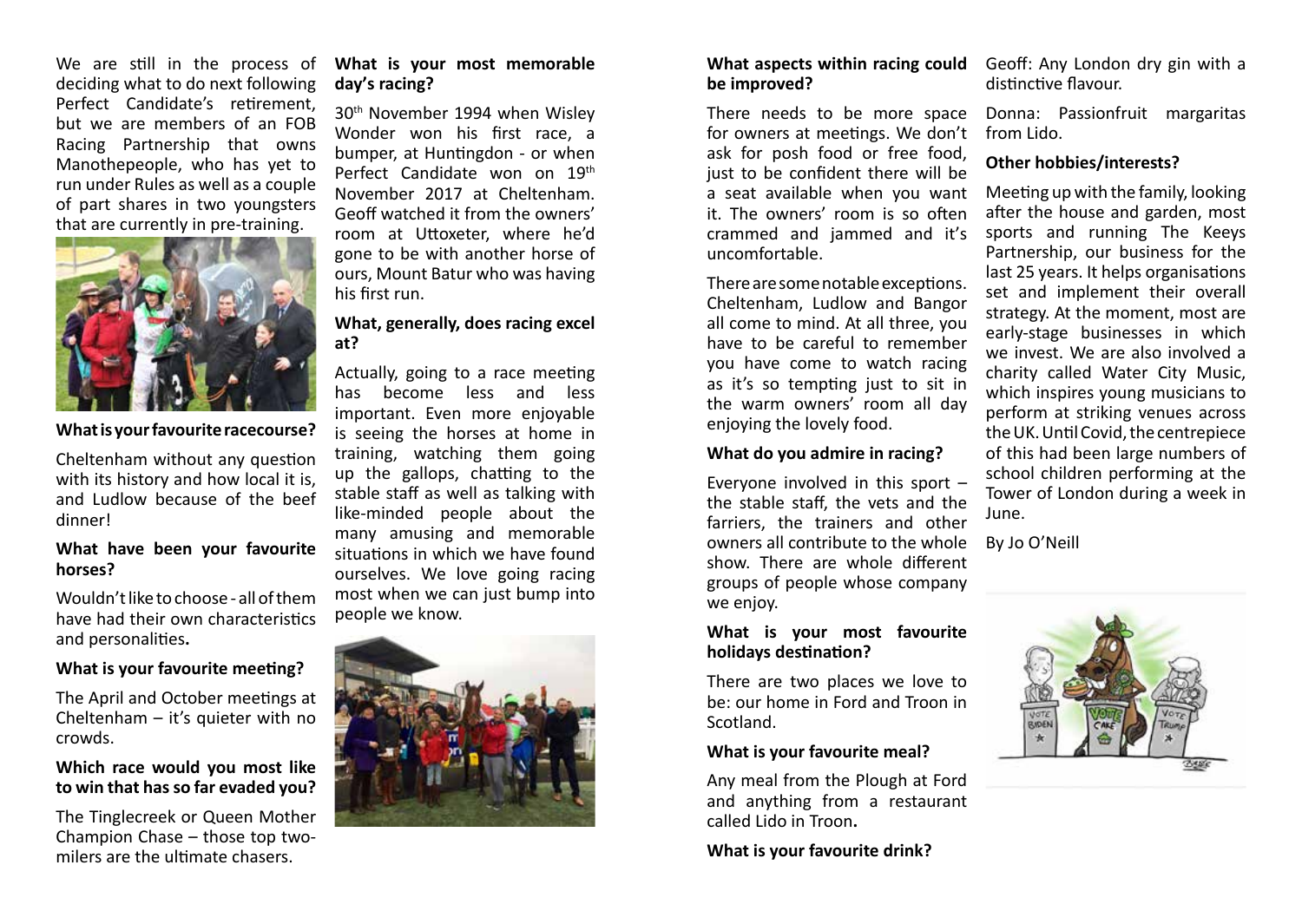# *Jo O'Neill Article*

It's all been busy lately, with the stables emptying, the fields filling up and staff taking holidays! The barn has been pressure-washed and painted, and there's the usual mowing, weeding, strimming and creosoting that continues all summer. The weather has not been as gorgeous and sunny as in the first major lockdown last year – it's been frosty, wet, stormy, cold then muggy, sunny and sometimes hailing.

I had a few more horses brought to the pens to be trained outside, including 'my' March Is On (Marty). Yet, the boss decided to retire Marty for showing little interest in racing this season. His only form was a second at Wetherby, which was a great day out.

Marty was always dear to me and won in October 2019 over hurdles. Small and compact, he was like a bouncy ball. He's been gifted to a family near Andoversford and I hope he has many happy years with them.



'My' other horses Arrivederci, Gullivers

Collonges and Phil The Thrill, the French recruit, are all out on their holidays. They spend their days munching grass, rolling in mud and then eating the hard feed that's put out once a day. I love seeing them out at grass, living their best lives and enjoying every moment. Some buddy up with friends, some are loners, some are bullies whilst others are victims or leaders of the herd – they each have their own characteristics that are easy to spot when they're living out. I love seeing horses in a field collectively lying down, dozing or sunbathing, all contented.

Ladbrokes Trophy-hero Cloth Cap also went home for a break, having recovered from a wind op after the Grand National. He'd got even more grumpy than usual after I had to syringe lots of painkillers and antibiotics down his throat. I was actually relieved when he was picked up – we definitely needed a break from each other.

 The end of season was symbolised by our fabulous owners, Sir and Lady Broughton sent in five huge cakes from a mail-order cake company called the Sponge Club. The flavours were a Victoria sponge, lemon, cookies and cream that had crumbled Oreos on the top, coffee and chocolate.

The syndicate Topspeed Thoroughbreds also sent us in delicious homemade treats, from which the delicious brownies and flapjacks were my favourites.



I also performed a swap with Kris from the bespoke Broadway bakery the Cotswold Larder – a bottle of Jackdaws Damson Gin for a huge 9" cookie, loaded with lots of chocolate and a box of decadent brownies. We also received boxes of the Cotswold Larder's cupcakes to celebrate four staff members' birthdays and I'd highly recommend them for all cakes and bakes!

 Jonjo Junior's housemate Aaron McLoughlin-Sutherland, who works at Cheltenham Racecourse, learnt to ride whilst furloughed last summer and now rides out as much as he can. He had previously asked me if I sewed, which I do, though amateurishly. I made metres of bunting for my wedding after learning how to use a sewing machine. Aaron gave me a number cloth that was a replica of Cloth Cap's in the Ladbrokes' Trophy and I made a bright red cushion cover.



 Since then, for the payment of a bottle of Cornish Rattler gin, I've made four more. Two from Soaring Glory from the Betfair Hurdle, Early Doors' from Jonjo Junior's win in the Martin Pipe at the 2019 Festival and another from Native River's Betfair Chase win at Newbury. They're still far from perfect and I'm learning how to sew in zips, but I was delighted: four plump cushions with number cloth covers! Since then, a friend asked me to create a Paddy Power

cushion and I've made one myself, from a King George years ago.



 An Tailliur, which means 'the tailor' in Gaelic, was the first winner of the new season, winning well over hurdles for the first time on May  $7<sup>th</sup>$ at Market Rasen, under Jonjo Junior. It's always a relief to tick off that first winner. The grey gelding was then the third winner when winning a boys' race at Worcester under our conditional Kevin Brogan. Garry Clermont won over hurdles at Warwick in between and then our other conditional Will Marshall, who came to us earlier in the year from Dan Skelton's rode his first winner for us at Huntingdon on 18th on Jolymaker. We had a double that night with Coeur Serein winning the handicap hurdle. Then the following day, An Tailliur won again – very easily – at Southwell. Onwards and upwards!

 Lockdown restrictions were opened up further from 17<sup>th</sup> and we were informed, whilst racing, we'd not need to wear masks in the stable yard, only in the public areas like the paddock, etc. More owners and the public were allowed back in – all positive moves back towards normality.

 Wishing everyone a happy, healthy and, hopefully, sunny summer!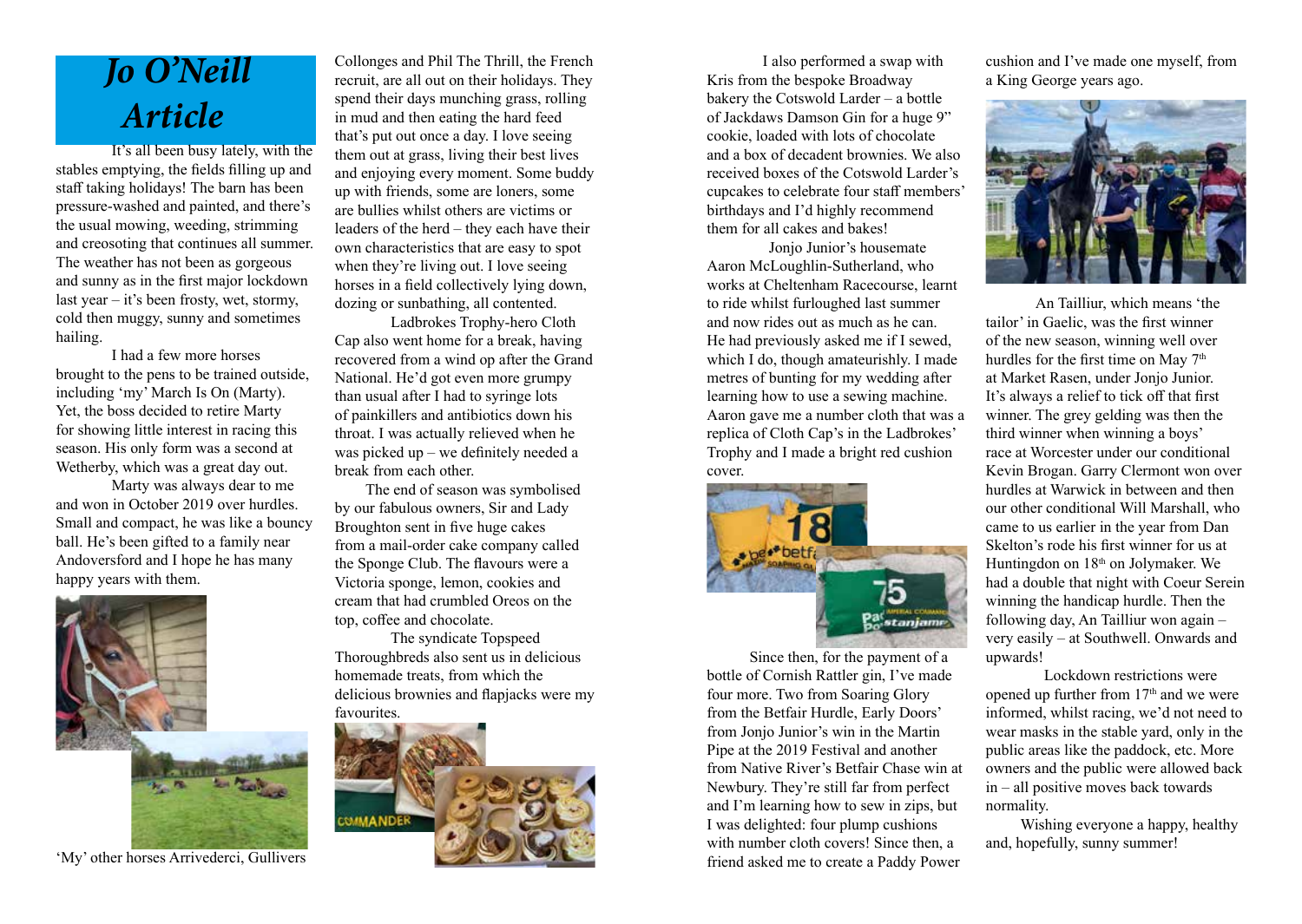

With the season finished and most of the horses out at grass for their summer holidays we look back on Oliver's first full season as a trainer. It has been a very strange year and, like everyone's, the racing bubble has shrunk. we have been very lucky that racing was able to continue at all with National Hunt racing re-starting in July at eerily quiet tracks. Being unable to welcome owners to the yard for large parts of the year has been sad and racing behind closed doors has been a very strange experience, however, we are looking forward to next season and seeing familiar faces back on the racecourse. It has certainly been a very odd time to start a training career!

This time last year we had been at The Croft Stables for 6 months and Ollie had managed to get a couple of horses handicapped before lockdown brought the world to a standstill. But it allowed us to focus on the yard, continuing to improve itand completing the first

yard of 16 boxes to a standard that we are really proud of with Equilume lights, wall and floor matting and new custom Claydon walker. It would have been easier to plant the 840 mixed hedge plants with a team of staff but after a week of digging we got there and you can now see some green shoots appearing at the top of the planters! Initially it was just the two of us that brought horses back into work and went trotting around Lambourn when it was really quiet. As the summer progressed we brought more horses and staff back and with a small team the yard has gone from strength to strength, starting with Oliver's first winner last July and finishing with some respectable stats and some exciting prospects for the season ahead.

Etat Major Aulmes has been a stalwart of the yard, purchased by Ollie whilst still an assistant trainer, 'Al' was the first runner in a bumper at Carlisle under Oliver's name in November 2019. He provided the first winner in July with Gavin Sheehan wearing his parent's silks at Newton Abbot and with his second placing at Fontwell this month over fences he looks poised to provide the yard's first

chase winner too! He is a summer jumper and will be heading out again though the coming months.

Sambezi has been the flag bearer for the yard, a dual winner with two further second placings, starting with a bumper win at Hexham in October and finishing with a novice hurdle win at Fontwell. He's a lovely athletic horse and an exciting prospect for next season when he will head chasing for Sarah and Nigel McLean. Their new horse Coachman will join Sambezi in running in their silks next season, after being secured at Tattersalls last week with the assistance of Marcus Collie.

The Mick Fitzgerald Racing Club had several runs with French Paradoxe, notably winning at Newbury before Christmas. Fred was the first horse to arrive on the yard after being hacked over by Chloe Fitzgerald and it was fantastic that he was Ollie's first winner at a Grade 1 track. He's another big, rangy horse who will head chasing, where he will excel.

No Word Of A Lie joined the yard in October and had a cracking start to his career. After a respectable 4th for his first outing

he then finished a head behind an Olly Murphy horse in a gruelling bumper at Exeter on Valentines day that saw the battling pair pull 40 lengths clear of the field. The conditions were awful, with wet heavy ground, driving rain and fading light - the bright yellow silks of Dunkley, Gumienny, MacKenzie and Signy were at times the only visible marker of the race. He was unlucky to finish second again at Uttoxeter but he is a tough, big horse who will hopefully go one better next season over hurdles with an exciting future over fences.

The owners have another bumper horse in Chef Bogo, full brother to the Alan King trained Blacko, he's already an impressive 17h and having grown so much this season, it was too much to ask him to head racing but he is undoubtedly another one to watch. He was one of three store horses that were backed in September, including Come Dancing who has progressed quickly for connections and will look to go novice hurdling in the autumn.

Dave & Bernie has run in the Oliver Signy Racing Club colours and provided a winner over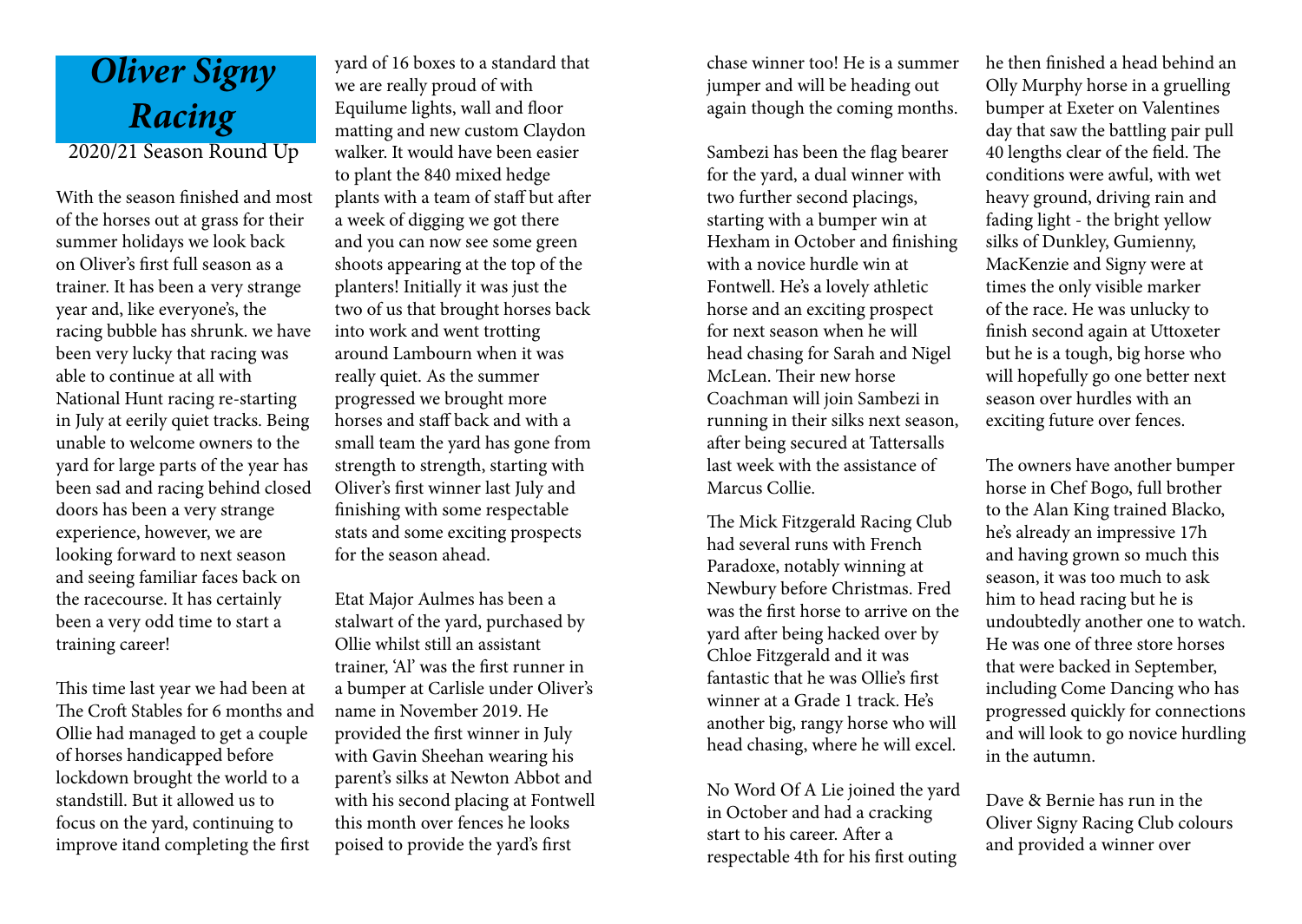hurdles at Ludlow in October, he will run through the summer as he enjoys the better ground. Very much the likable but naughty boy of the yard, he ran 2nd in his last outing at Fontwell and should provide the racing club members with some fun days out over the coming months now that owners are permitted back to the racecourse.

There have been some retirees from the string and finding cracking homes for each horse is something that both Ollie and I feel strongly about. Being a racehorse is the most important chapter of their lives and ensuring they head to great homes for their retirement is something we would like to do for all the horses in our care. Dream De Dream is a broodmare at a lovely eventing stud, Like The Sound has a great hunting home and Rusper's Gift is winning rosettes in dressage tests!

With most of the horses out on holiday we are continuing work on the yard to bring it back to it's former glory and looking at the next big project, which will be staff accommodation in the falling down Victorian yard.

We are so thankful for the support of our owners and the team around us, starting up training was always going to be challenging and 2020 threw a curve ball to us all. Ollie is looking to build on the success from this season, in what will be his first full season as a trainer and will be on the lookout at the sales to add some more exciting prospects to the yard.

We are so looking forward to welcoming more visitors back to the yard and owners enjoying days out racing next season, hopefully with plenty of visits to the winners enclosure.

Very best wishes to all, Ollie & Katherine

Stats for the NH season 2020/21 Strike rate: 11% - 5 wins from 44 runners Top 2 placing 25% - 11 1st/2nd from 44 runners Top 3 placing 30% - 13 1st/2nd/3rd from 44 runners Top 4 placing 41% - 18

1st/2nd/3rd/4th from 44 runners Yard strike rate: 31% of horses in the yard, who have run are winners & 54% have placed in the top 4

## *Q&A with Rachael Blackmore*

I actually asked Rachael if she would do a Q&A for us back in February. Since I have been going racing in Ireland so much she has been on my radar as an exceptional jockey and definitely one for the top. Well all I will say is I think she got there. The media have got behind her and there wasn't much left to ask but I thought I'd ask some even if totally obvious and already asked a hundred times.

**Q** Considering that your family did not come from a horse racing background, how did you first become interested in the sport **A** I grew up on a farm and was always surrounded by horses and ponies, I really enjoyed going cross country and playing pony club games. Racing interest started after a visit to see Istabraq on a school tour in primary school.

**Q** Before becoming a jockey you were considering becoming a vet. Do you have any regrets about not taking that road in life? **A** After the few months I've had……. No!

**Q** Is it true that Davy Russell was

instrumental in getting you the ride for Shark Hanlon which gave you your 1st winner as an amateur. **A** I had been riding out with Davy in Pat Doyles at the time. I asked him if he would contact Shark for me to help me get the ride on the horse he had in a ladies race. He did that, it worked and that resulted in my 1st winner.

**Q** To date you must already have many fond memories of rides you have given to horses but which is your most memorable ride to date and why.

**A** From my amateur days I remember riding Klassy to win and open lightweight race p2p race in Kinsale for Sam Curling, we only just held on to win…. That was a great day.

**Q** Which is your most favourite and least favourite racecourse and why?

**A** I love riding the chase track in Leopardstown, if a horse gets into a good jumping rhythm there it's a brilliant place to ride.

**Q** Best horse you have ridden? **A** Honeysuckle

**Q** Who do you admire in racing? **A** The stable staff work extremely hard day to day keeping horses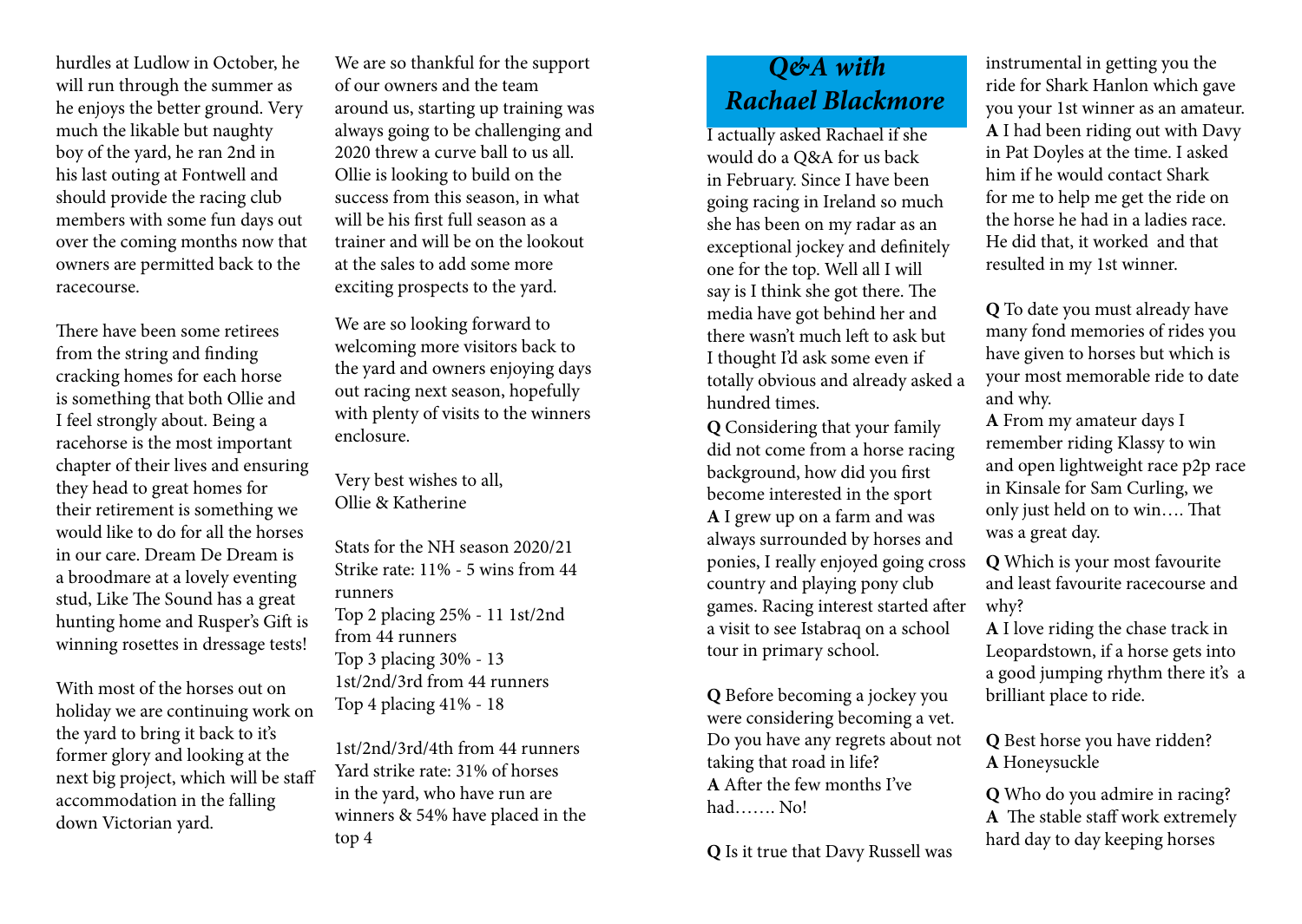happy and healthy, and this year in particular I admire Jennifer Pugh who is our senior medical officer, she has done an incredible job to get and keep racing going.

**Q** What is a typical race day for you?

**A** Ride out in the mornings in the winter you might only get two lots out where as in the summer and evening racing you can be riding out until lunch time. Then straight to the races and home for a nice dinner.

**Q** What are your hobbies? **A** I enjoy a holiday if that can be a hobbie! I thinking everyone is craving one right now!

**Q** Favourite holiday location? **A** Anywhere with good food a nice people!

**Q** Social media – friend or foe **A** It's what ever you make it.

**Q** If you could ride one horse currently in training, which you do not currently ride, which one would it be and why? **A** What ever is favourite for the Irish Derby

**Q** Fast forward 10 years – what would you ideally like to be doing? **A** I'd love to know the answer to

this as would my accountant!

**Q** What are the names of the ponies you had and what did you get up to with them? **A** Bubbles, Beauty,Tommy, Flint

were the main ones. I hunted, played pony club games, did eventing and show juming.

**Q** Did you have a favourite cow on your father's dairy farm? **A** When I was younger we had sheep mostly so I spent my days looking after my pet lambs. One in particular was called Joey!

**Q** Music you listen to? **A** Anything from Garth Brooks to Notorious B.I.G. to Coldplay

**Q** Do you discuss or watch the days racing when you get home? **A** Depending on the day, sometimes I like to just watch it back myself.

**Q** How do you keep grounded? **A** Racing does that for you!

**Q** Where is best place to go when celebrating and why? **A** Anywhere with friends, we have not been able to do any of that in recent times so I'm looking forward to catching up when covid 19 is finally gone.

**Q** What did you get out of Pony Club and did you enjoy it? **A** I loved it, I learned the basics got my B test and made great friends.

**Q** Do you still have time to get back home to see family? **A** Yes, I only live an hour away from my home place in Tipperary.

**Q** Are you a petrol head or is it just a means of getting from A-B. Current car at present. **A** Audi A5 I don't mind driving but if it's a 6 hour round trip to Ballinrobe I'd be happier in the passenger seat!

**Q** What do you remember about your first win riding Stowaway Pearl in 2011

**A** It was such a brilliant day, I was finally able to say I rode a winner. I just remember being so so happy!

**Q** What do you remember about your first professional win on Most Honourable in 2015 **A** He was a special horse for the Yard as he gave Andrew McNamara his last winner before he retired so then to give me my first winner was unbelievable. It was a relief I suppose to finally get that done.

**Q** Do you have any advice for anyone who wants to be a jockey? **A** Work hard, be patient and surround yourself with the right people.

**Q** Cheltenham: Favourite horse ridden there and best ride given? (any year)

**A** Riding Honeysuckle anywhere is something I love obviously.

**Q** Aintree: Favourite horse ridden there and best ride given? (any year)

**A** Minella Times



Editor: On a recent zoom interview with Henry de Bromhead for HRI he gave this wonderful quote 'With herself and Honey I try not to get involved ..... they are so deadly' Enough said .......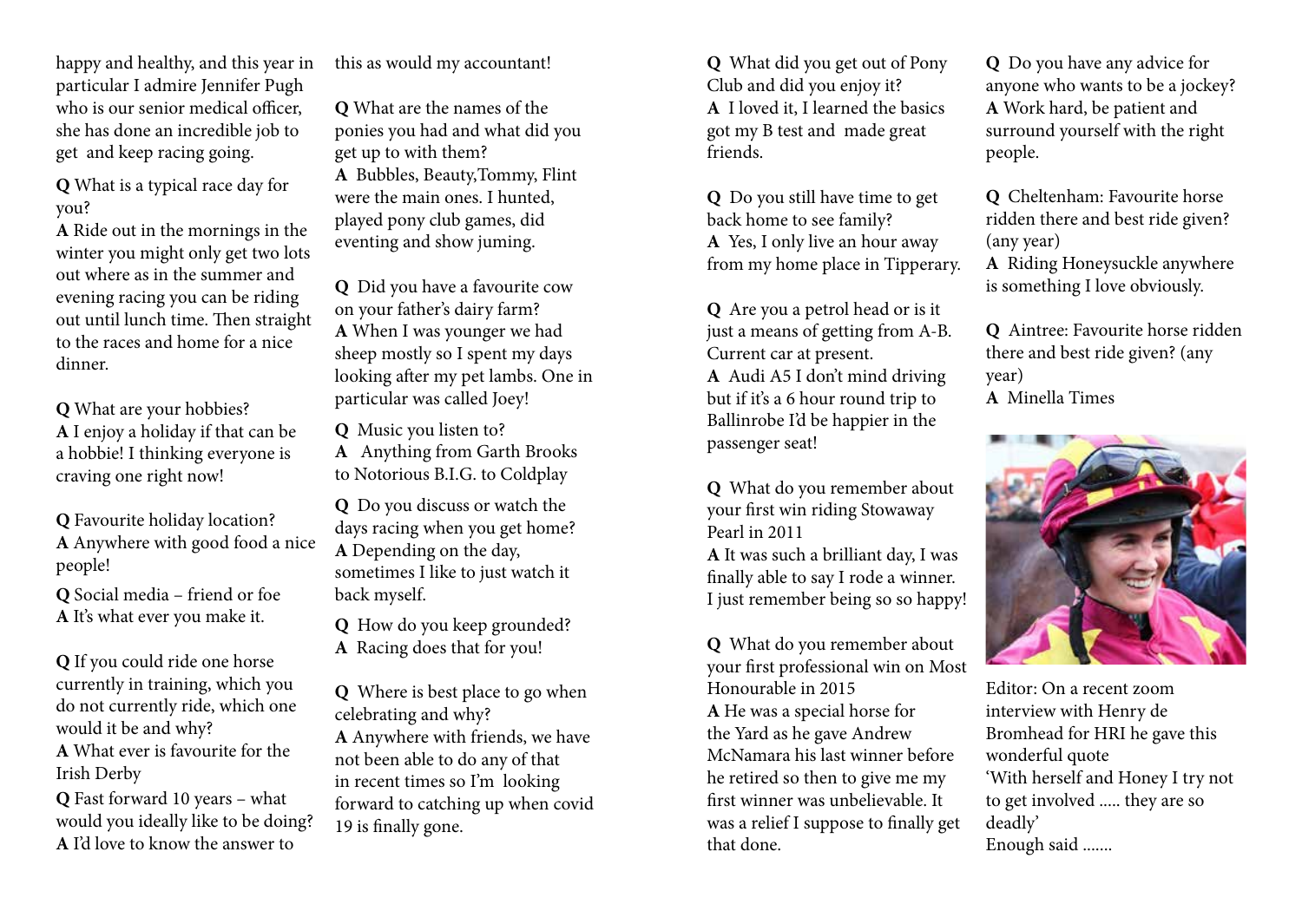# *Natter from Sarah*

David has sent you all out an email which reads as follows: ' It is with deep regret and after much thought that I am going to have to stand down as Chairman of CTCRC. I have thoroughly enjoyed the role with a good committee behind me and meeting many of the wonderful members. Unfortunately I have decided that I need to take a back seat and to concentrate more on family, friends and animals as they are not around forever. I will still be doing the Magazine and Stable Visits so I am still in the picture and part of the club. You can still contact me if there is anything I can do regarding the content of the Magazine or Stable Visits. Helen will be taking over as interim Chairman and then the post will be decided by ballot at the AGM if anyone else feels like going for the job. So can I thank each and

everyone of you for your support over the years and I am sure I will still see many of you racing so please do say hello.

This year we were unable to have our usual silent auction and raffle at The Festival Preview as there was only the online preview so on the spur of the moment I decided to do an online auction of stable visits.

I must say I was not quite expecting such a wonderful response from the stables. We had 44 lots in all and made just over £5k for our charities. I would like to Thank everyone who donated or bought a lot as it was much appreciated and gave weight to me and my bonkers ideas.

Please do keep in touch and it has been a pleasure .... At times lol

# *Club Events.*

Please look on the website for stable and stud visits. The new system is that there are opening and closing dates for emails for each visit. Upton Viva Stud July 21st Charlie Longsdon October 16th Oliver Signy TBA Cullentra Stables Ireland October 13th (if travel is allowed) email Sarah on ctcrcstablevisits@gmail.com We are still in desperate need of a Treasurer if anyone fancies volunteering.